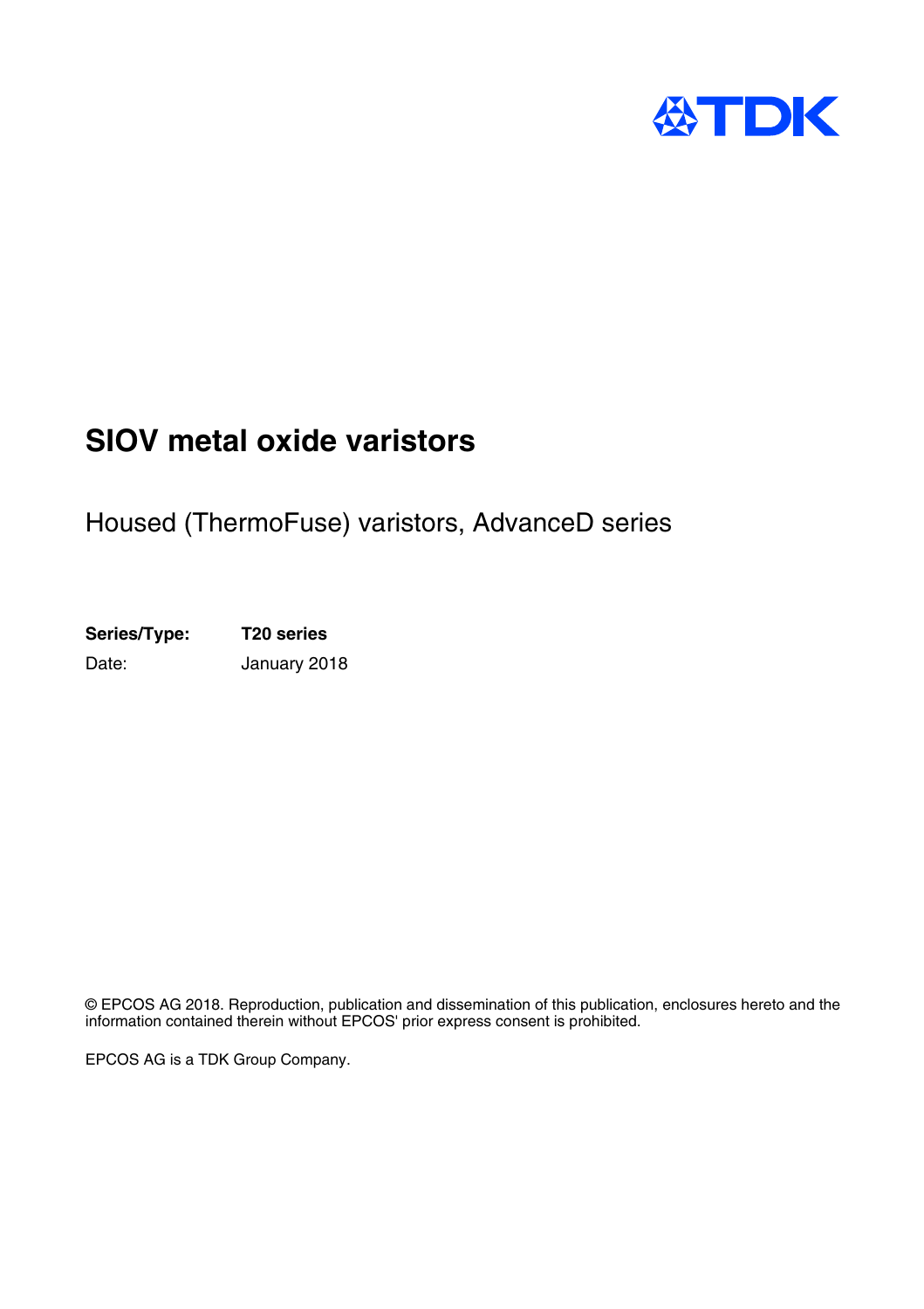

#### **ThermoFuse varistors**

## **Construction**

- Round varistor element, leaded
- Coating: epoxy resin, flame-retardant to UL 94 V-0
- Terminals: tinned copper wire, metal compound wire
- Housing: thermoplastic, flame-retardant to UL 94 V-0

## **Features**

- Wide operating voltage range 130 ... 680  $V_{\text{RMS}}$
- Self-protected under abnormal overvoltage conditions
- High-energy AdvanceD series E2

## **Approvals**

- UL 1449 (file number E321126)
- IEC (certificate number 101-QA-10 IECQ)
- VDE (certificate number 40031102)

## **Applications**

- Houshold appliances
- Power supply units
- $\blacksquare$  Inverters in solar power systems
- Lighting applications
- Communication and data systems
- Transient voltage surge suppressors (TVSS)
- Electronic metering

## **Delivery mode**

## **Typical applications**

 $\blacksquare$  Tray packing



## **General technical data**

| Climatic category     | to IEC 60068-1 | 40/85/56   |                   |
|-----------------------|----------------|------------|-------------------|
| Operating temperature | to IEC 61051   | $-40+85$   | °C                |
| Storage temperature   |                | $-40+85$   | °C                |
| Electric strength     | to IEC 61051   | $\geq$ 2.5 | kV <sub>RMS</sub> |
| Insulation resistance | to IEC 61051   | $\geq 100$ | $M\Omega$         |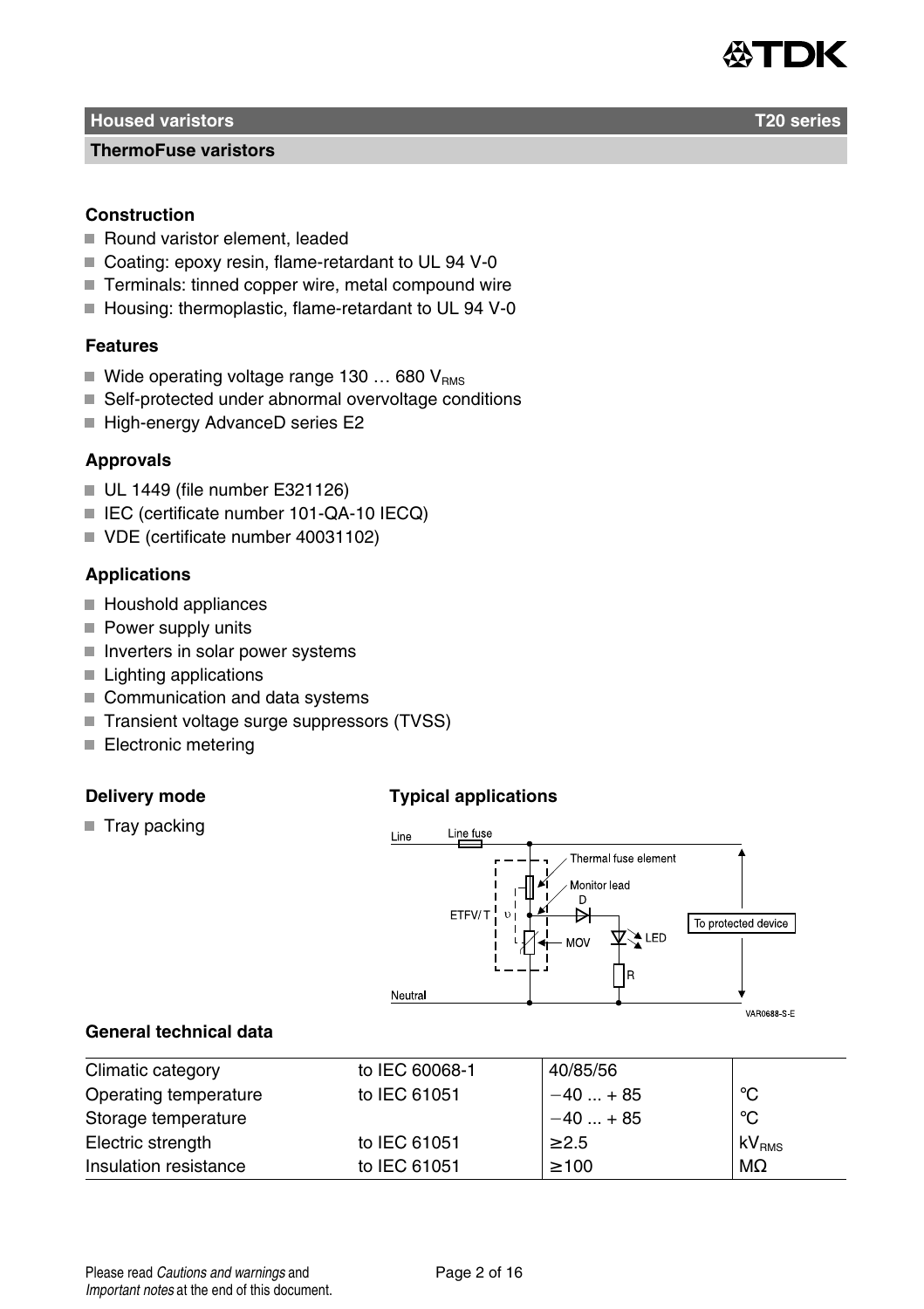

## **ThermoFuse varistors**



# **Electrical specifications and ordering codes**

**Maximum ratings (** $T_A = 85$  **°C)** 

| Ordering code   | Type      | $\rm V_{RMS}$ | $V_{DC}$ | $I_{\text{max}}$ | $I_n$ <sup>1)</sup> | $\overline{W}_{\text{max}}$ | $P_{\text{max}}$ |
|-----------------|-----------|---------------|----------|------------------|---------------------|-----------------------------|------------------|
|                 | (untaped) |               |          | $(8/20 \,\mu s)$ | $(8/20 \,\mu s)$    | $(2 \text{ ms})$            |                  |
|                 |           |               |          |                  | 15 times            |                             |                  |
|                 | SIOV-     | ν             | v        | A                | А                   | J                           | W                |
| B72220T2131K105 | T20K130E2 | 130           | 170      | 10000            | 3000                | 100                         | 1.0              |
| B72220T2151K105 | T20K150E2 | 150           | 200      | 10000            | 3000                | 120                         | 1.0              |
| B72220T2171K105 | T20K175E2 | 175           | 225      | 10000            | 3000                | 135                         | 1.0              |
| B72220T2231K105 | T20K230E2 | 230           | 300      | 10000            | 3000                | 180                         | 1.0              |
| B72220T2251K105 | T20K250E2 | 250           | 320      | 10000            | 3000                | 195                         | 1.0              |
| B72220T2271K105 | T20K275E2 | 275           | 350      | 10000            | 3000                | 215                         | 1.0              |
| B72220T2301K105 | T20K300E2 | 300           | 385      | 10000            | 3000                | 250                         | 1.0              |
| B72220T2321K105 | T20K320E2 | 320           | 420      | 10000            | 3000                | 273                         | 1.0              |
| B72220T2351K105 | T20K350E2 | 350           | 460      | 10000            | 3000                | 223                         | 1.0              |
| B72220T2381K105 | T20K385E2 | 385           | 505      | 10000            | 3000                | 248                         | 1.0              |
| B72220T2421K105 | T20K420E2 | 420           | 560      | 10000            | 3000                | 273                         | 1.0              |
| B72220T2461K105 | T20K460E2 | 460           | 615      | 10000            | 3000                | 300                         | 1.0              |
| B72220T2511K105 | T20K510E2 | 510           | 670      | 10000            | 3000                | 325                         | 1.0              |
| B72220T2551K105 | T20K550E2 | 550           | 745      | 10000            | 3000                | 360                         | 1.0              |
| B72220T2621K105 | T20K625E2 | 625           | 825      | 10000            | 3000                | 400                         | 1.0              |
| B72220T2681K105 | T20K680E2 | 680           | 895      | 10000            | 3000                | 440                         | 1.0              |

<sup>1)</sup> Note: Nominal discharge current I<sub>n</sub> according to UL 1449, 4<sup>th</sup> edition.

## **Characteristics (T<sup>A</sup> = 25** °**C)**

| Ordering code   | Type      | $V_{\nu}$ | $\Delta V_{\rm v}$ | $V_{c,max}$ | $I_{\rm c}$ | $C_{typ}$ |
|-----------------|-----------|-----------|--------------------|-------------|-------------|-----------|
|                 | (untaped) | (1<br>mA) | (1)<br>mA)         | $(i_c)$     |             | (1 kHz)   |
|                 | SIOV-     | v         | %                  | ٧           | A           | рF        |
| B72220T2131K105 | T20K130E2 | 205       | ±10                | 340         | 100         | 1850      |
| B72220T2151K105 | T20K150E2 | 240       | ±10                | 395         | 100         | 1550      |
| B72220T2171K105 | T20K175E2 | 270       | ±10                | 455         | 100         | 1350      |
| B72220T2231K105 | T20K230E2 | 360       | ±10                | 595         | 100         | 940       |
| B72220T2251K105 | T20K250E2 | 390       | ±10                | 650         | 100         | 940       |
| B72220T2271K105 | T20K275E2 | 430       | ±10                | 710         | 100         | 850       |
| B72220T2301K105 | T20K300E2 | 470       | ±10                | 775         | 100         | 780       |
| B72220T2321K105 | T20K320E2 | 510       | ±10                | 840         | 100         | 720       |
| B72220T2351K105 | T20K350E2 | 560       | ±10                | 910         | 100         | 660       |
| B72220T2381K105 | T20K385E2 | 620       | ±10                | 1025        | 100         | 600       |
| B72220T2421K105 | T20K420F2 | 680       | ±10                | 1120        | 100         | 550       |
| B72220T2461K105 | T20K460E2 | 750       | ±10                | 1240        | 100         | 500       |
| B72220T2511K105 | T20K510E2 | 820       | ±10                | 1355        | 100         | 460       |
| B72220T2551K105 | T20K550E2 | 910       | ±10                | 1500        | 100         | 410       |
| B72220T2621K105 | T20K625E2 | 1000      | ±10                | 1650        | 100         | 380       |
| B72220T2681K105 | T20K680E2 | 1100      | ±10                | 1815        | 100         | 340       |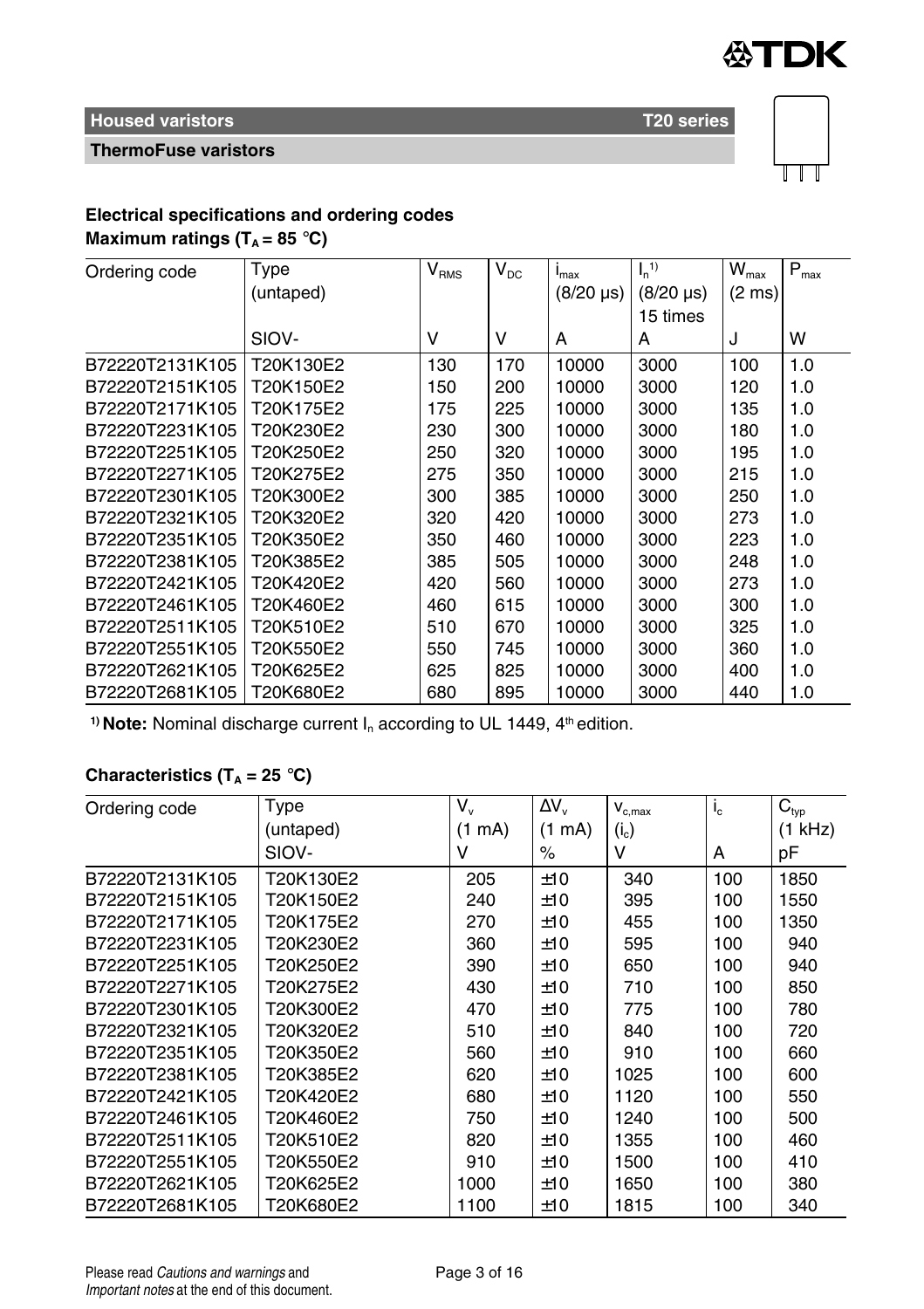



**ThermoFuse varistors**

## **Dimensional drawings in mm**

## **T20, VRMS = 130 ... 420 V**





## **Lead configuration**



## $T20, V_{RMS} = 460 ... 680 V$



th

 $\Box$ 

ød

|    | $w_{\text{max}} = 27.5$                |
|----|----------------------------------------|
|    | $n_{max}$ = 27.5                       |
|    | th <sub>max</sub> = 13.6 (T20K460 625) |
|    | th <sub>max</sub> = 18.5 (T20K680)     |
| a  | $= 42 \pm 0.5$ (T20K460 625)           |
| a  | $= 45 \pm 0.5$ (T20K680)               |
| b  | $= 7 \pm 0.5$                          |
| e  | $= 7.5 \pm 0.5$                        |
| L  | $=10+0.5$                              |
| ød | $= 1\pm 0.05$ (pin1, 2)                |
| ød | $= 0.8 \pm 0.1$ (pin3)                 |
|    |                                        |

#### VAR0703 J

## **Weight**

| Nominal diameter | V <sub>RMS</sub> | Weight |
|------------------|------------------|--------|
| mm               |                  | g      |
| 20               | 130  680         | 6.214  |

Please read Cautions and warnings and Page 4 of 16 Important notes at the end of this document.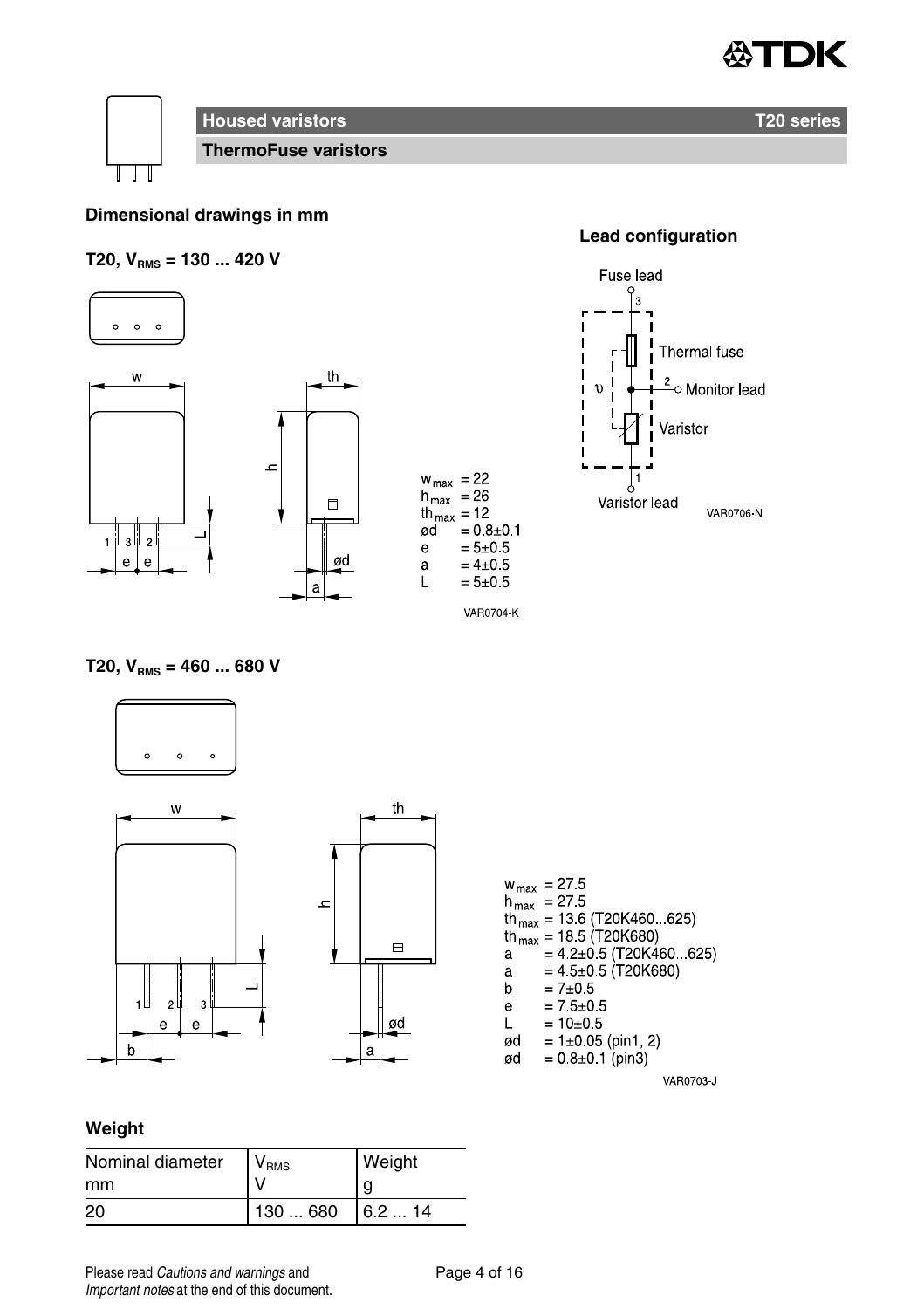



# **ThermoFuse varistors**

## **Reliability data**

| Test                                       | Test methods/conditions                                                                                                                                                                                                                                                                                                                                                                                      | Requirement                                                                                           |
|--------------------------------------------|--------------------------------------------------------------------------------------------------------------------------------------------------------------------------------------------------------------------------------------------------------------------------------------------------------------------------------------------------------------------------------------------------------------|-------------------------------------------------------------------------------------------------------|
| Varistor voltage                           | The voltage between two terminals with<br>the specified measuring current applied<br>is called $V_v$ (1 mA <sub>pc</sub> @ 0.2  2 s).                                                                                                                                                                                                                                                                        | To meet the specified value                                                                           |
| Clamping voltage                           | The maximum voltage between two<br>terminals with the specified standard<br>impulse current (8/20 µs) applied.                                                                                                                                                                                                                                                                                               | To meet the specified value                                                                           |
| Endurance at upper<br>category temperature | 1000 h at UCT<br>After having continuously applied the<br>maximum allowable AC voltage at UCT<br>$\pm 2$ °C for 1000 h, the specimen shall be<br>stored at room temperature and normal<br>humidity for 1 to 2 h.<br>Thereafter, the change of $V_v$ shall be<br>measured.                                                                                                                                    | $ \Delta$ V/V (1 mA) $ \leq$ 10%                                                                      |
| Surge current derating,<br>$8/20 \,\mu s$  | 10 surge currents (8/20 µs), unipolar,<br>interval 30 s, amplitude corresponding<br>to derating curve for 10 impulses at<br>$20 \mu s$                                                                                                                                                                                                                                                                       | $ \Delta V/V$ (1 mA) $ \leq 10\%$<br>(measured in direction of<br>surge current)<br>No visible damage |
| Surge current derating,<br>2 ms            | 10 surge currents (2 ms), unipolar,<br>interval 120 s, amplitude corresponding<br>to derating curve for 10 impulses at<br>2 <sub>ms</sub>                                                                                                                                                                                                                                                                    | $ \Delta$ V/V (1 mA) $ \leq$ 10%<br>(measured in direction of<br>surge current)<br>No visible damage  |
| Electric strength                          | IEC 61051-1, test 4.9.2<br>Metal balls method, 2500 $V_{\text{RMS}}$ , 60 s<br>The varistor is placed in a container<br>holding $1.6 \pm 0.2$ mm diameter metal<br>balls such that only the terminations of<br>the varistor are protruding.<br>The specified voltage shall be applied<br>between both terminals of the specimen<br>connected together and the electrode<br>inserted between the metal balls. | No breakdown                                                                                          |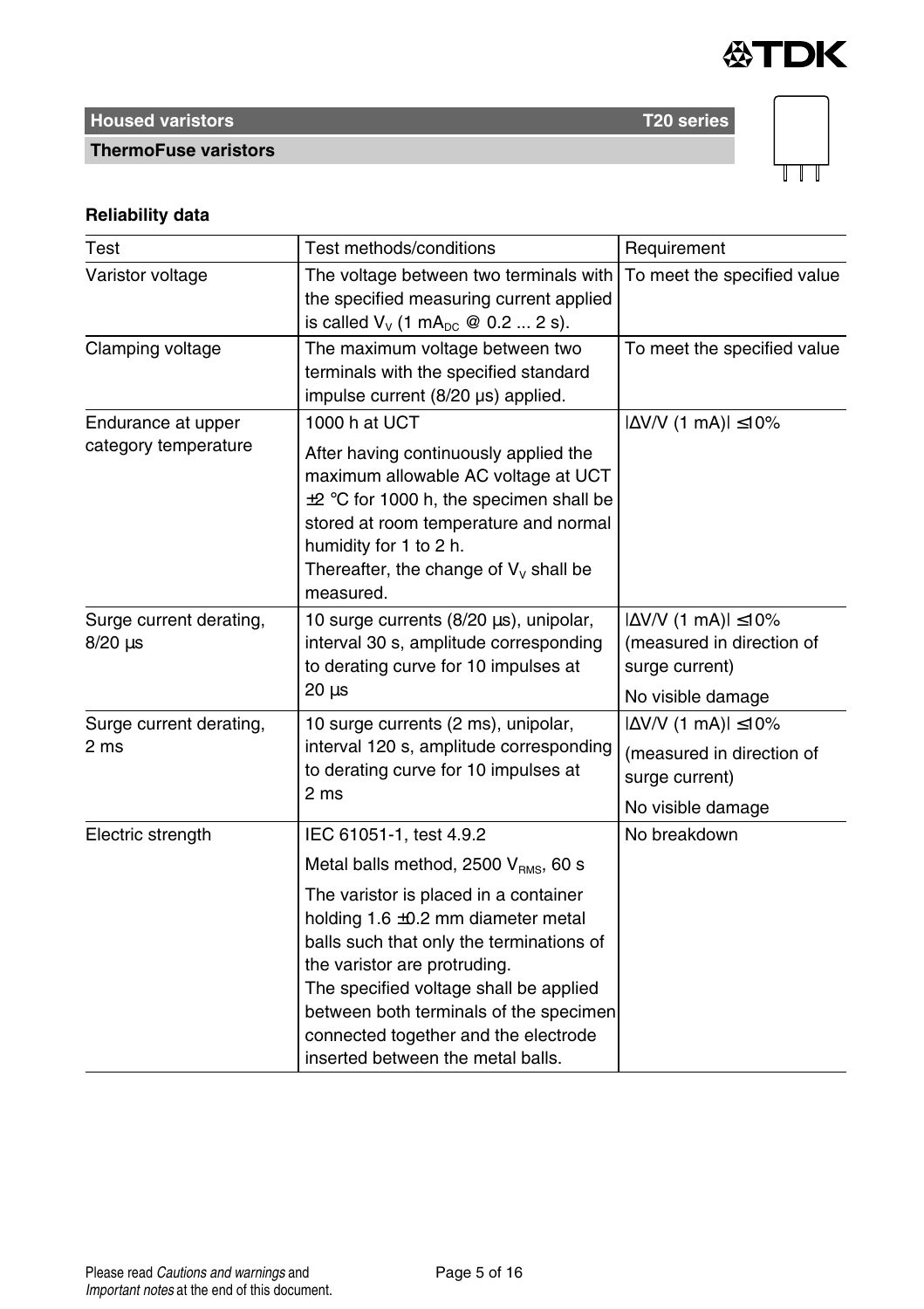



**ThermoFuse varistors**

| Test                    | Test methods/conditions                                                                                                                                                                                                                                                                                                                                                                                                                                        | Requirement                                                      |  |
|-------------------------|----------------------------------------------------------------------------------------------------------------------------------------------------------------------------------------------------------------------------------------------------------------------------------------------------------------------------------------------------------------------------------------------------------------------------------------------------------------|------------------------------------------------------------------|--|
| Climatic sequence       | The specimen shall be subjected to:<br>a) dry heat at UCT, 16 h, IEC<br>60068-2-2, test Ba<br>b) damp heat, 1st cycle:<br>55 °C, 93% r. H., 24 h, IEC<br>60068-2-30, test Db<br>c) cold, LCT, 2 h, IEC 60068-2-1, test<br>Aa<br>d) damp heat, additional 5 cycles:<br>55 °C/25 °C, 93% r. H., 24 h/cycle,<br>IEC 60068-2-30, test Db.                                                                                                                          | $ \Delta$ V/V (1 mA) $ \leq$ 10%<br>$R_{ins} \ge 100$ M $\Omega$ |  |
|                         | Then the specimen shall be stored at<br>room temperature and normal humidity<br>for $1$ to $2$ h.<br>Thereafter, the change of $V_v$ shall be<br>measured. Thereafter, insulation resis-<br>tance $R_{ins}$ shall be measured at $V = 500$<br>V.                                                                                                                                                                                                               |                                                                  |  |
| Rapid change of         | IEC 60068-2-14, test Na, LCT/UCT,                                                                                                                                                                                                                                                                                                                                                                                                                              | $ \Delta V/V$ (1 mA) $ \leq 5\%$                                 |  |
| temperature             | dwell time 30 min, 5 cycles                                                                                                                                                                                                                                                                                                                                                                                                                                    | No visible damage                                                |  |
| Damp heat, steady state | IEC 60068-2-78, test Ca<br>The specimen shall be subjected to<br>40 $\pm$ 2 °C, 90 to 95% r. H. for 56 days<br>without load / with 10% of the maxi-<br>mum continuous DC operating voltage<br>$V_{\text{DC}}$ . Then stored at room temperature<br>and normal humidity for 1 to 2 h.<br>Thereafter, the change of $V_v$ shall be<br>measured. Thereafter, insulation resis-<br>tance $R_{ins}$ shall be measured at $V = 500$<br>V (insulated varistors only). | $ \Delta V/V $ (1 mA) $ \leq 10\%$<br>$R_{ins} \ge 100 M\Omega$  |  |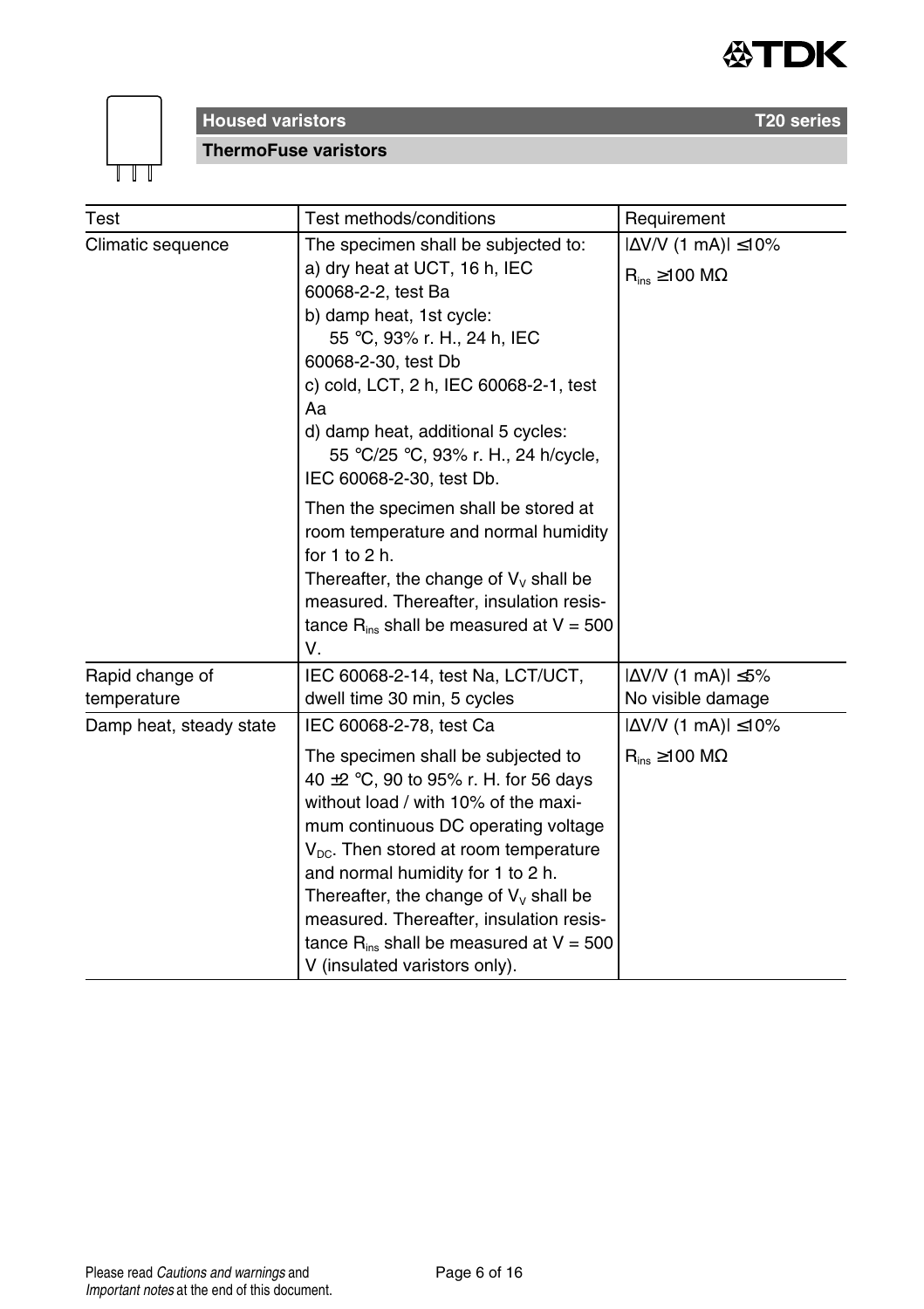

## **ThermoFuse varistors**



| Test                    | Test methods/conditions                                                                                                                                                                                                                                                                                                                                           | Requirement                                                                                                                                                                                                                                                                                                                                                                                                                                    |
|-------------------------|-------------------------------------------------------------------------------------------------------------------------------------------------------------------------------------------------------------------------------------------------------------------------------------------------------------------------------------------------------------------|------------------------------------------------------------------------------------------------------------------------------------------------------------------------------------------------------------------------------------------------------------------------------------------------------------------------------------------------------------------------------------------------------------------------------------------------|
| Solderability           | IEC 60068-2-20, test Ta,                                                                                                                                                                                                                                                                                                                                          | The inspection must be                                                                                                                                                                                                                                                                                                                                                                                                                         |
|                         | method 1 with modified conditions for<br>lead-free solder alloys: 245 °C, 3 s:<br>After dipping the terminals to a depth of<br>approximately 3 mm from the body in a<br>soldering bath of 245 °C for 3 s, the<br>terminals shall be visually examined.                                                                                                            | carried out under adequate<br>light with normal eyesight or<br>with the assistance of a<br>magnifier capable of giving<br>a magnification of 4 to<br>10 times. The dipped<br>surface must be covered<br>with a smooth and bright<br>solder coating with no more<br>than small amounts of<br>scattered imperfections<br>such as pinholes or<br>un-wetted or de-wetted<br>areas. These imperfections<br>must not be concentrated in<br>one area. |
| Resistance to soldering | IEC 60068-2-20, test Tb, method 1A,                                                                                                                                                                                                                                                                                                                               | $ \Delta V/V$ (1 mA) $ \leq 5\%$                                                                                                                                                                                                                                                                                                                                                                                                               |
| heat                    | 260 °C, 10 s:                                                                                                                                                                                                                                                                                                                                                     | No visible damage                                                                                                                                                                                                                                                                                                                                                                                                                              |
|                         | Each lead shall be dipped into a solder<br>bath having a temperature of 260 $\pm$ 5 °C<br>to a point 2.0 to 2.5 mm from the body<br>of the specimen, be held there for<br>10 $\pm$ 1 s and then be stored at room<br>temperature and normal humidity for<br>1 to 2 h.<br>The change of $V_v$ shall be measured<br>and the specimen shall be visually<br>examined. |                                                                                                                                                                                                                                                                                                                                                                                                                                                |
| Tensile strength        | IEC 60068-2-21, test Ua1                                                                                                                                                                                                                                                                                                                                          | $ \Delta$ V/V (1 mA) $ \leq$ 5%                                                                                                                                                                                                                                                                                                                                                                                                                |
|                         | After gradually applying the force<br>specified below and keeping the unit<br>fixed for 10 s, the terminal shall be<br>visually examined for any damage.                                                                                                                                                                                                          | No break of solder joint,<br>no wire break                                                                                                                                                                                                                                                                                                                                                                                                     |
|                         | Force for wire diameter:<br>$0.6$ mm = 10 N<br>$0.8$ mm = 10 N<br>1.0 mm = $20 N$                                                                                                                                                                                                                                                                                 |                                                                                                                                                                                                                                                                                                                                                                                                                                                |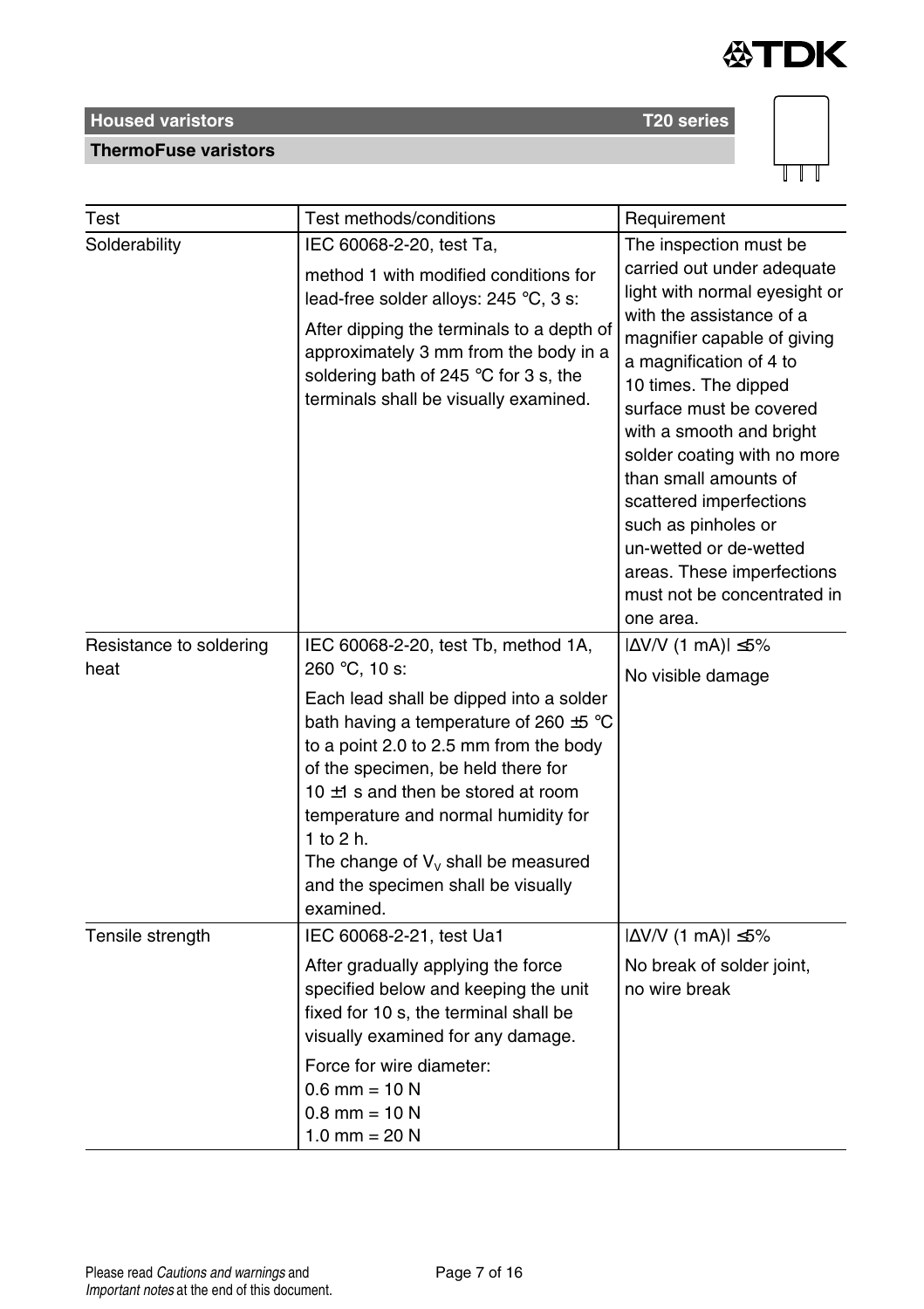



## **Housed varistors T20 series ThermoFuse varistors**

Test **Test methods/conditions** Requirement Vibration IEC 60068-2-6, test Fc, method B4  $|\Delta V/V|$  (1 mA) $|\leq 5\%$ Frequency range: 10 ... 55 Hz No visible damage Amplitude: Duration: Pulse: 0.75 mm or 98 m/s<sup>2</sup> 6 h  $(3 \cdot 2 h)$ sine wave After repeatedly applying a single harmonic vibration according to the table above. The change of  $V_v$  shall be measured and the specimen shall be visually examined. Bump  $\left| \begin{array}{cc} \vert E C \, 60068 - 2 - 29, \text{ test } E \end{array} \right|$   $\left| \Delta V/V \, (1 \, \text{mA}) \right| \leq 5\%$ Pulse duration: 6 ms <br>
No visible damage Max. acceleration: 400 m/s<sup>2</sup> Number of bumps: 4000 Pulse: 6 ms half sine Fire hazard **IEC 60695-11-5** (needle flame test) Severity: vertical 10 s  $5 s$  max.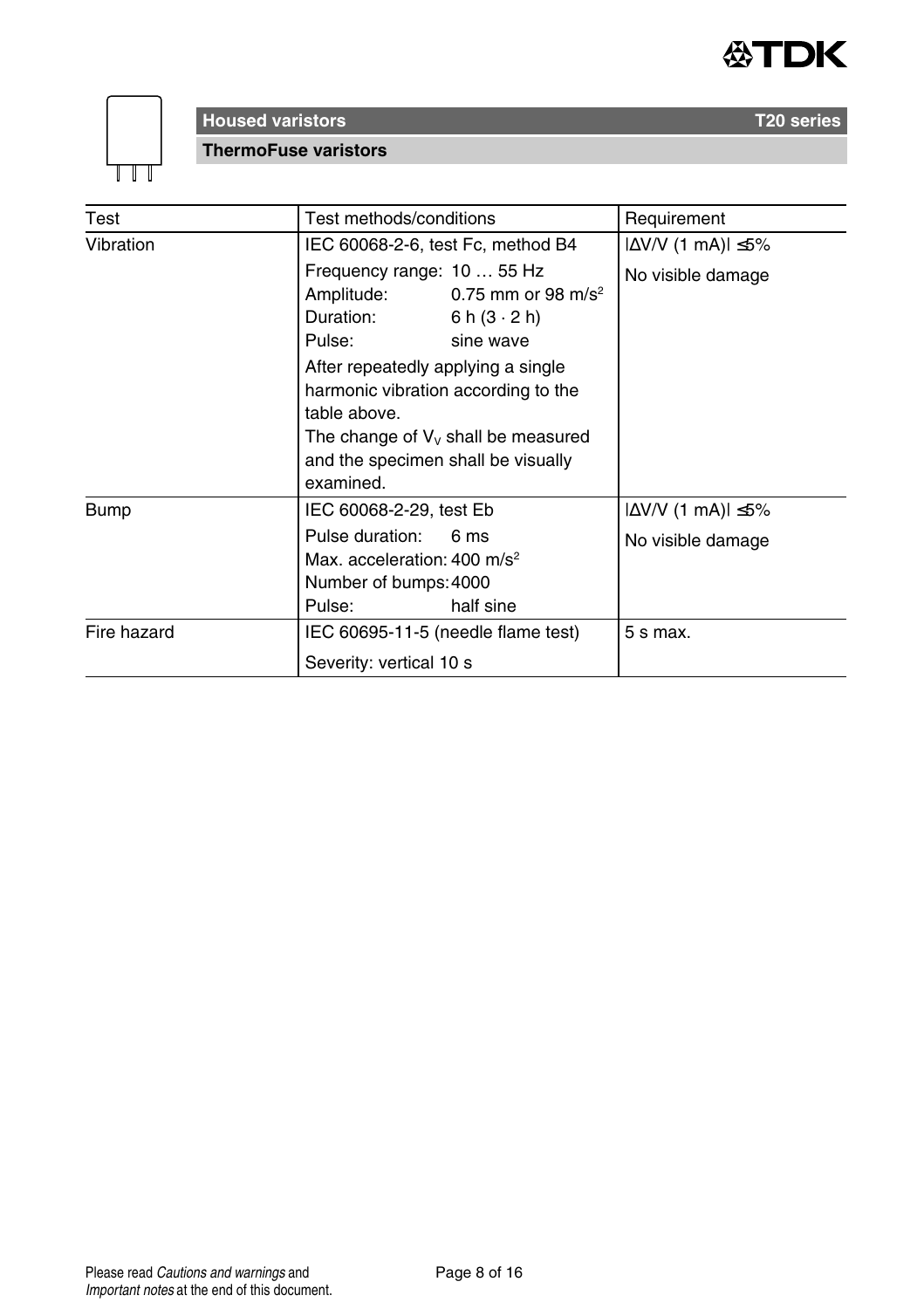



| Test                      | Test methods/conditions                                                                                                                                                                                                                                         |                                                                                                                                                                   |                                                                                                                                                                      | Requirement                                                                                                                                            |                                                                                                                                                                                                                                                                                                                                                                                                                                                        |  |
|---------------------------|-----------------------------------------------------------------------------------------------------------------------------------------------------------------------------------------------------------------------------------------------------------------|-------------------------------------------------------------------------------------------------------------------------------------------------------------------|----------------------------------------------------------------------------------------------------------------------------------------------------------------------|--------------------------------------------------------------------------------------------------------------------------------------------------------|--------------------------------------------------------------------------------------------------------------------------------------------------------------------------------------------------------------------------------------------------------------------------------------------------------------------------------------------------------------------------------------------------------------------------------------------------------|--|
| Abnormal overvoltage test | The device is designed to meet the<br>limited current abnormal overvoltage<br>condition, outlined in section 39.4 of UL<br>1449, 4 <sup>th</sup> edition.<br>Detailed test voltage applied onto the<br>device for different types as in the<br>following table: |                                                                                                                                                                   |                                                                                                                                                                      | None of the following<br>phenomena shall be<br>observed, or this specimen<br>will be judged as failed part:<br>$\mathbf{1}$ .<br>particles through any | Emission of flame, molten<br>metal, glowing or flaming                                                                                                                                                                                                                                                                                                                                                                                                 |  |
|                           | Type<br>T20K130E2<br>T20K150E2<br>T20K175E2<br>T20K230E2<br>T20K250E2<br>T20K275E2<br>T20K300E2<br>T20K320E2<br>T20K350E2<br>T20K385E2<br>T20K420E2<br>T20K460E2<br>Type<br>T20K510E2<br>T20K550E2                                                              | Device<br>rating<br>V AC<br>130<br>150<br>175<br>230<br>250<br>275<br>300<br>320<br>350<br>385<br>420<br>460<br>Device<br>rating<br>V <sub>DC</sub><br>670<br>745 | Test<br>voltage<br>V AC<br>260<br>300<br>350<br>415<br>500<br>480<br>600<br>600<br>600<br>600<br>600<br>690<br>Test<br>voltage<br>$V$ DC <sup>1)</sup><br>780<br>860 | 2.<br>3.<br>4.                                                                                                                                         | openings (pre-existing or<br>created as a result of the<br>test) in the product.<br>Charring, glowing, or<br>flaming of the supporting<br>surface, tissue paper, or<br>cheesecloth.<br>Ignition of the enclosure.<br>Creation of any openings<br>in the enclosure that<br>result in accessibility of<br>live parts, when<br>evaluated in accordance<br>with accessibility of live<br>parts test in section 58.2<br>of UL1449, 4 <sup>th</sup> edition. |  |
|                           | T20K625E2                                                                                                                                                                                                                                                       | 825                                                                                                                                                               | 950                                                                                                                                                                  |                                                                                                                                                        |                                                                                                                                                                                                                                                                                                                                                                                                                                                        |  |
|                           | T20K680E2                                                                                                                                                                                                                                                       | 895                                                                                                                                                               | 1040                                                                                                                                                                 |                                                                                                                                                        |                                                                                                                                                                                                                                                                                                                                                                                                                                                        |  |

#### **Note:**

UCT = Upper category temperature

LCT = Lower category temperature

 $R_{ins}$  = Insulation resistance

**ThermoFuse varistors**

All electrical tests should be performed between pin 1 and pin 3.

For types T20K510E2 to T20K680E2 the testing for UL 4™ edition approval was conducted exclusively according to the test methods<br>specified for photovoltaic systems applications. The test voltage for T20K510E2 to T20K680E2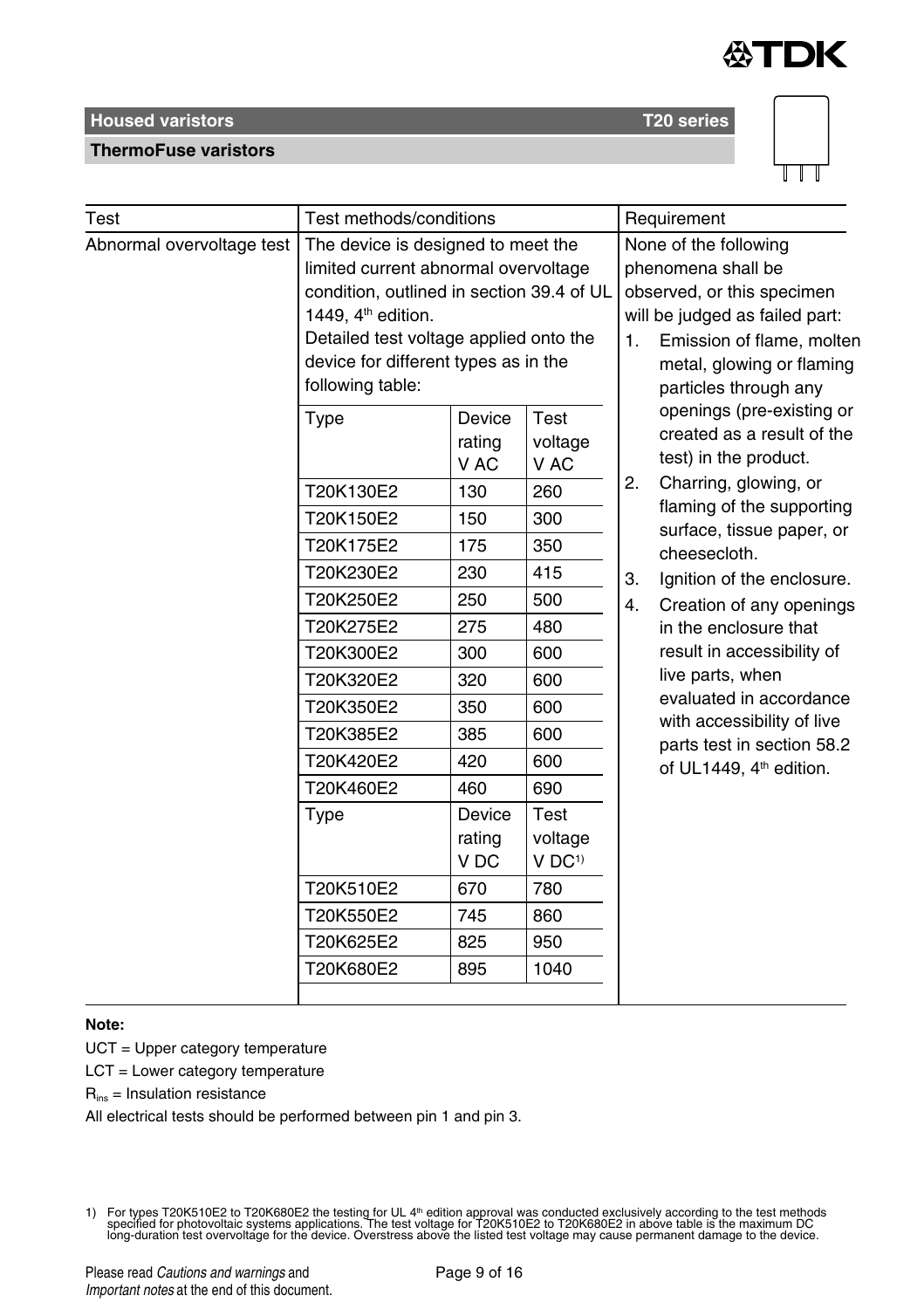



## **v/i characteristics**

v = f (i) for explanation of the characteristics refer to "General technical information", chapter 1.6.3  $A =$  Leakage current,  $B =$  Protection level } for worst-case varistor tolerances



**SIOV-T20K385E2 ... T20K680E2**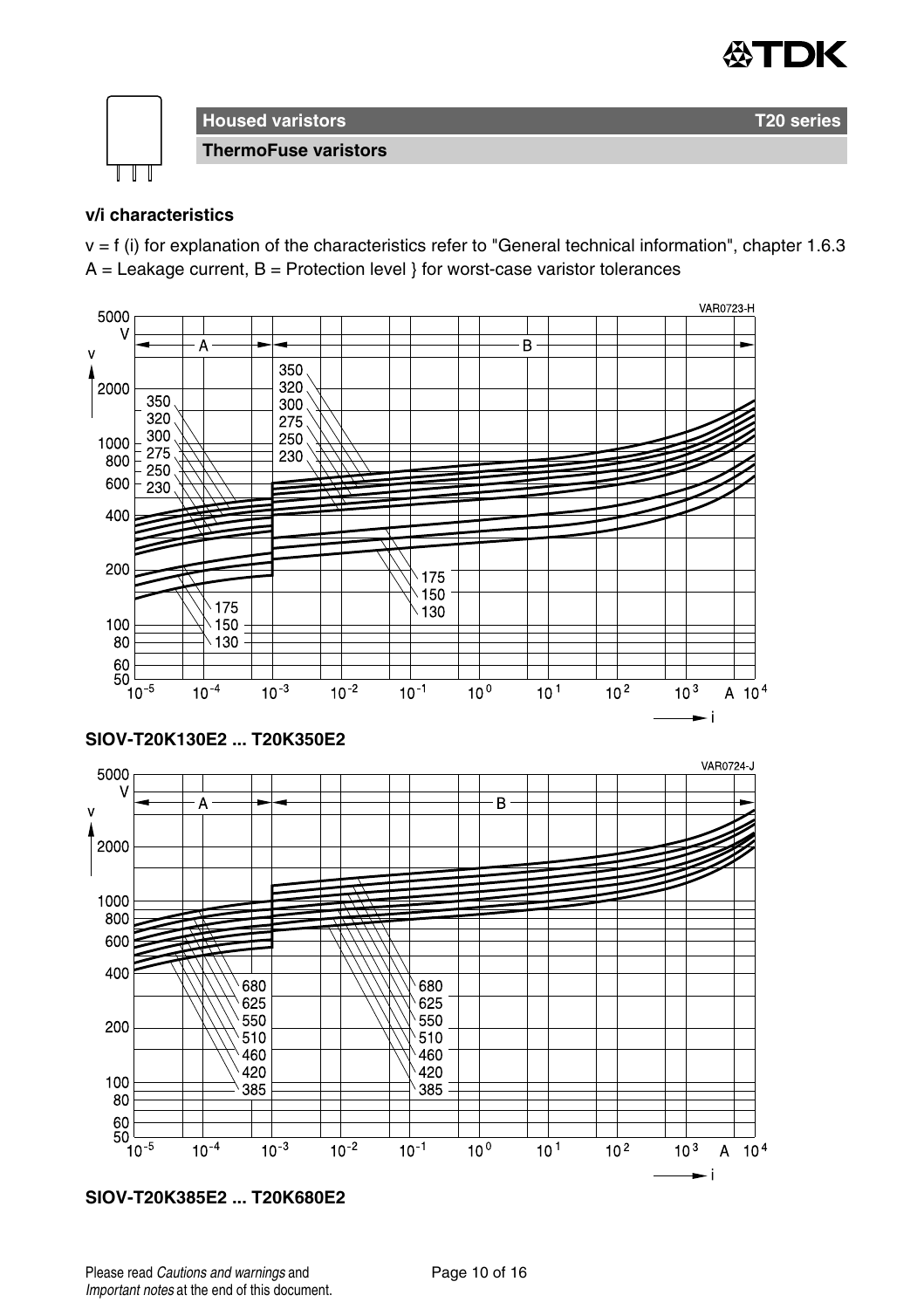

## **ThermoFuse varistors**

## **Derating curves**

Maximum surge current  $i_{max} = f(t_r)$ , pulse train)

For explanation of the derating curves refer to "General technical information", section 1.8.1



**SIOV-T20K350E2 ... T20K680E2**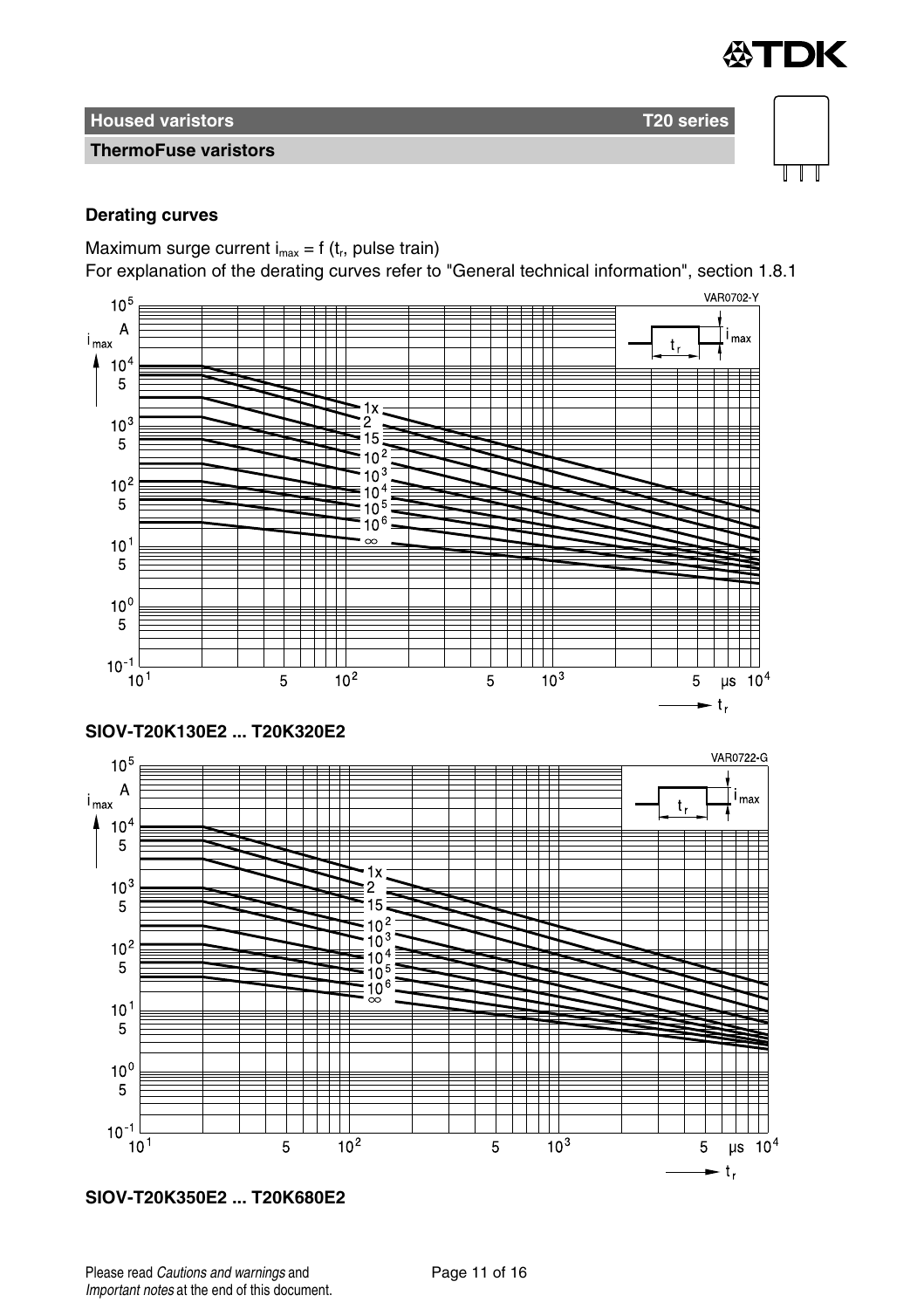



**Housed varistors T20 series ThermoFuse varistors**

## **Cautions and warnings**

## **General**

- 1. EPCOS metal oxide varistors are designed for specific applications and should not be used for purposes not identified in our specifications, application notes and data books unless otherwise agreed with EPCOS during the design-in-phase.
- 2. Ensure suitability of SIOVs through reliability testing during the design-in phase. SIOVs should be evaluated taking into consideration worst-case conditions.
- 3. For applications of SIOVs in line-to-ground circuits based on various international and local standards there are restrictions existing or additional safety measures required.

## **Storage**

- 1. Store SIOVs only in original packaging. Do not open the package prior to processing.
- 2. Recommended storage conditions in original packaging: Storage temperature:  $-25$  °C ... +45 °C, Relative humidity: <75% annual average, <95% on maximum 30 days a year. Dew precipitation: is to be avoided.
- 3. Avoid contamination of an SIOV's during storage, handling and processing.
- 4. Avoid storage of SIOVs in harmful environments that can affect the function during long-term operation (examples given under operation precautions).
- 5. The SIOV type series should be soldered after shipment from EPCOS within the time specified:

SIOV-S, -Q, -LS, -B, -SNF 24 months ETFV/ T series, -CU 12 months.

#### **Handling**

- 1. SIOVs must not be dropped.
- 2. Components must not be touched with bare hands. Gloves are recommended.
- 3. Avoid contamination of the surface of SIOV electrodes during handling, be careful of the sharp edge of SIOV electrodes.

#### **Soldering (where applicable)**

- 1. Use rosin-type flux or non-activated flux.
- 2. Insufficient preheating may cause ceramic cracks.
- 3. Rapid cooling by dipping in solvent is not recommended.
- 4. Complete removal of flux is recommended.
- 5. Temperatures of all preheat stages and the solder bath must be strictly controlled especially for T series (T14 and T20).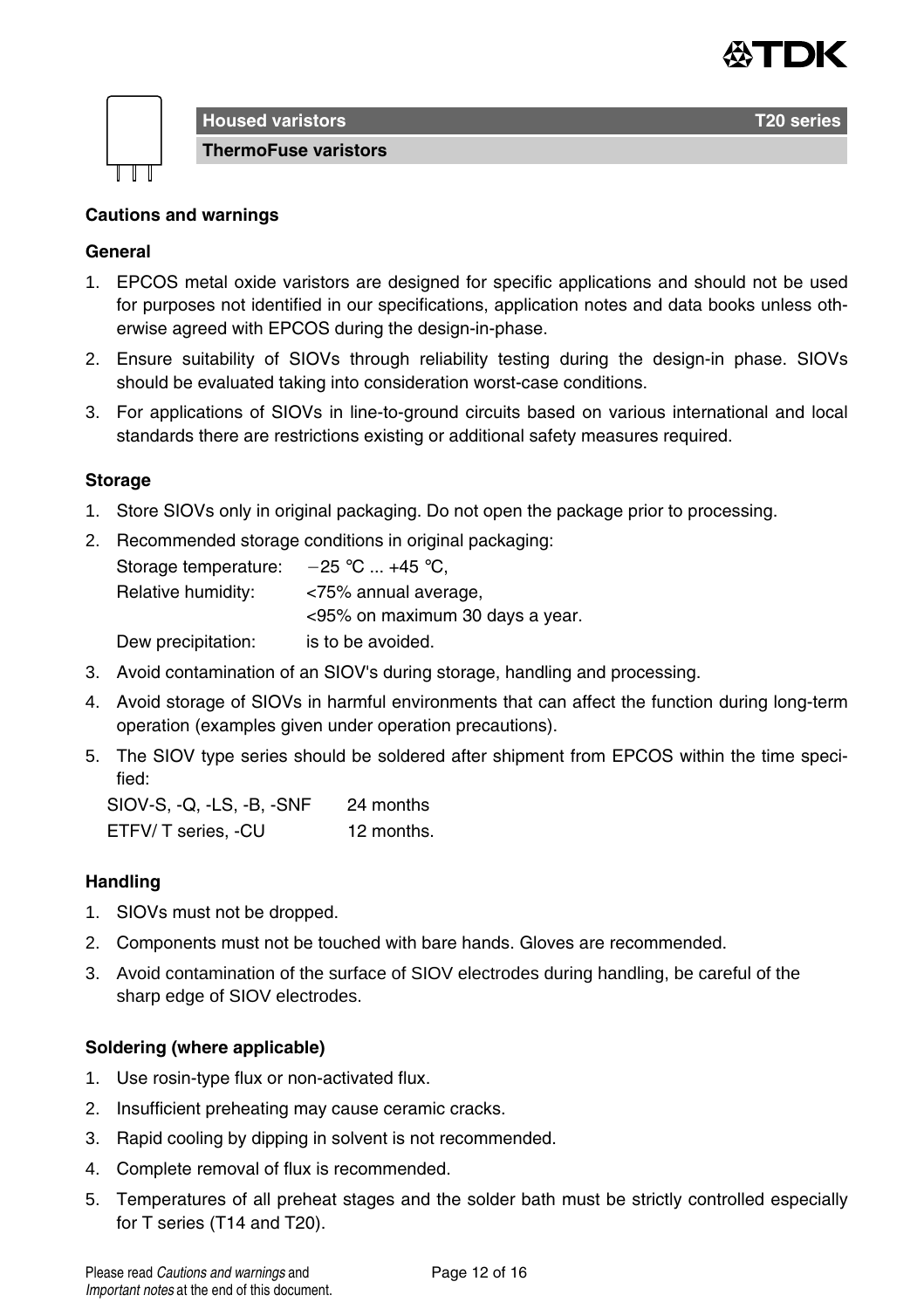

| <b>Housed varistors</b>     | T <sub>20</sub> series |  |
|-----------------------------|------------------------|--|
| <b>ThermoFuse varistors</b> |                        |  |
|                             |                        |  |

## **Mounting**

- 1. Potting, sealing or adhesive compounds can produce chemical reactions in the SIOV ceramic that will degrade the component's electrical characteristics.
- 2. Overloading SIOVs may result in ruptured packages and expulsion of hot materials. For this reason SIOVs should be physically shielded from adjacent components.

## **Operation**

- 1. Use SIOVs only within the specified temperature operating range.
- 2. Use SIOVs only within the specified voltage and current ranges.
- 3. Environmental conditions must not harm SIOVs. Use SIOVs only in normal atmospheric conditions. Avoid use in deoxidizing gases (chlorine gas, hydrogen sulfide gas, ammonia gas, sulfuric acid gas etc), corrosive agents, humid or salty conditions.Contact with any liquids and solvents should be prevented.

## **Display of ordering codes for EPCOS products**

The ordering code for one and the same EPCOS product can be represented differently in data sheets, data books, other publications, on the EPCOS website, or in order-related documents such as shipping notes, order confirmations and product labels. **The varying representations of the ordering codes are due to different processes employed and do not affect the specifications of the respective products**. Detailed information can be found on the Internet under www.epcos.com/orderingcodes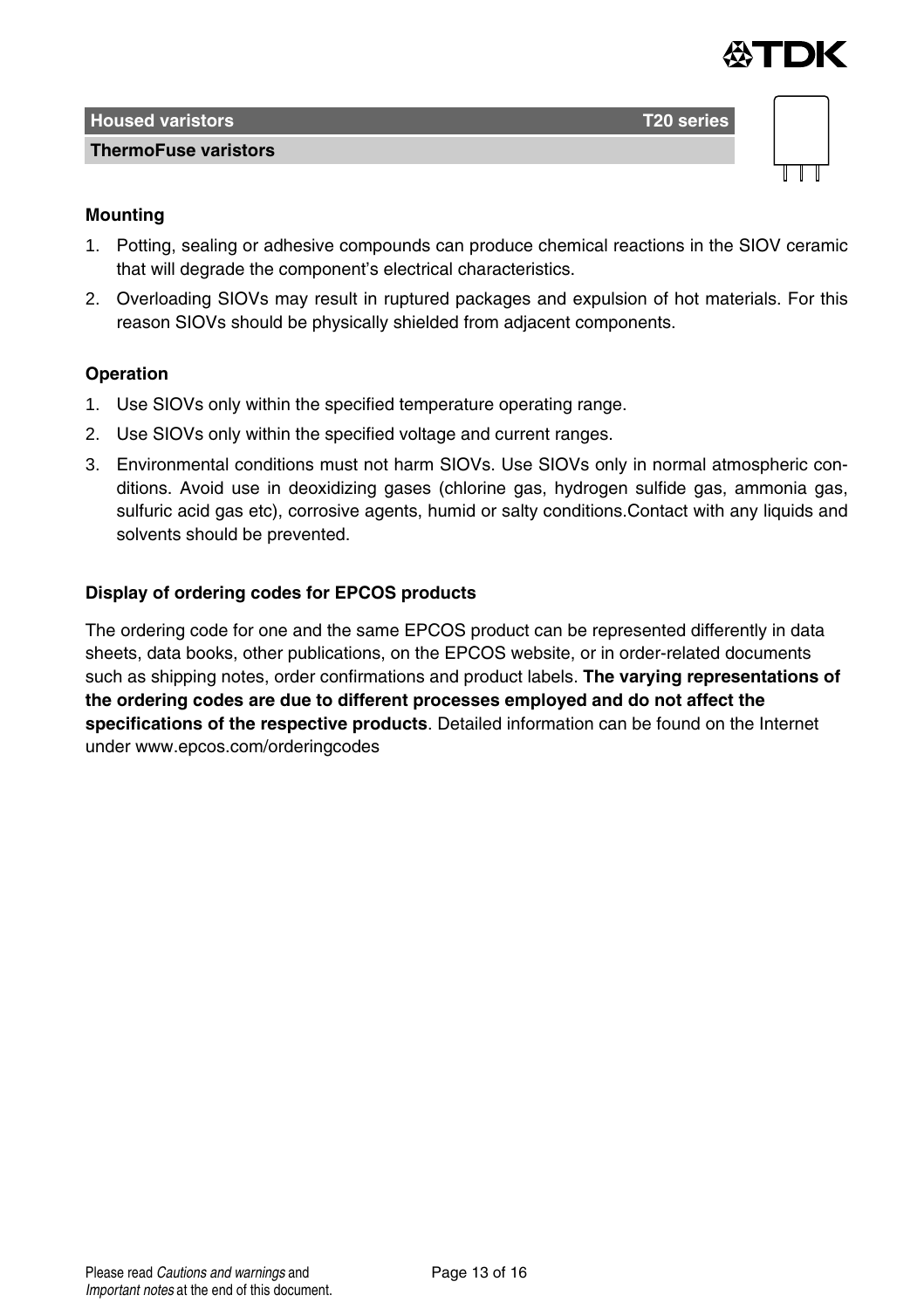



**ThermoFuse varistors**

## **Symbols and terms**

| Symbol                      | Term                                                                     |
|-----------------------------|--------------------------------------------------------------------------|
| С                           | Capacitance                                                              |
| $\mathbf{C}_{\text{typ}}$   | Typical capacitance                                                      |
|                             | Current                                                                  |
| $I_c$                       | Current at which $V_{c, max}$ is measured                                |
| I <sub>leak</sub>           | Leakage current                                                          |
| $I_{\text{max}}$            | Maximum surge current (also termed peak current)                         |
| $I_{\text{max}}$            | Maximum discharge current                                                |
| $I_n$                       | Nominal discharge current to UL 1449                                     |
| LCT                         | Lower category temperature                                               |
| $L_{typ}$                   | Typical inductance                                                       |
| $P_{\text{max}}$            | Maximum average power dissipation                                        |
| $\mathsf{R}_{\mathsf{ins}}$ | Insulation resistance                                                    |
| $R_{min}$                   | Minimum resistance                                                       |
| $T_A$                       | Ambient temperature                                                      |
| $t_{r}$                     | Duration of equivalent rectangular wave                                  |
| UCT                         | Upper category temperature                                               |
| v                           | Voltage                                                                  |
| $V_{\text{clamp}}$          | Clamping voltage                                                         |
| $V_{c. max}$                | Maximum clamping voltage at specified current i <sub>c</sub>             |
| $V_{DC}$                    | DC operating voltage                                                     |
| $V_{\text{jump}}$           | Maximum jump start voltage                                               |
| $V_{max}$                   | Maximum voltage                                                          |
| $V_{\rm on}$                | Operating voltage                                                        |
| V <sub>RMS</sub>            | AC operating voltage, root-mean-square value                             |
| V <sub>RMS, op, max</sub>   | Root-mean-square value of max. DC operating voltage incl. ripple current |
| $V_{\text{surge}}$          | Super imposed surge voltage                                              |
| $V_{V}$                     | Varistor voltage                                                         |
| $\Delta V_{V}$              | Tolerance of varistor voltage                                            |
| $W_{\text{LD}}$             | Maximum load dump                                                        |
| $W_{\text{max}}$            | Maximum energy absorption                                                |
|                             |                                                                          |
| $\overline{e}$              | Lead spacing                                                             |

All dimensions are given in mm.

The commas used in numerical values denote decimal points.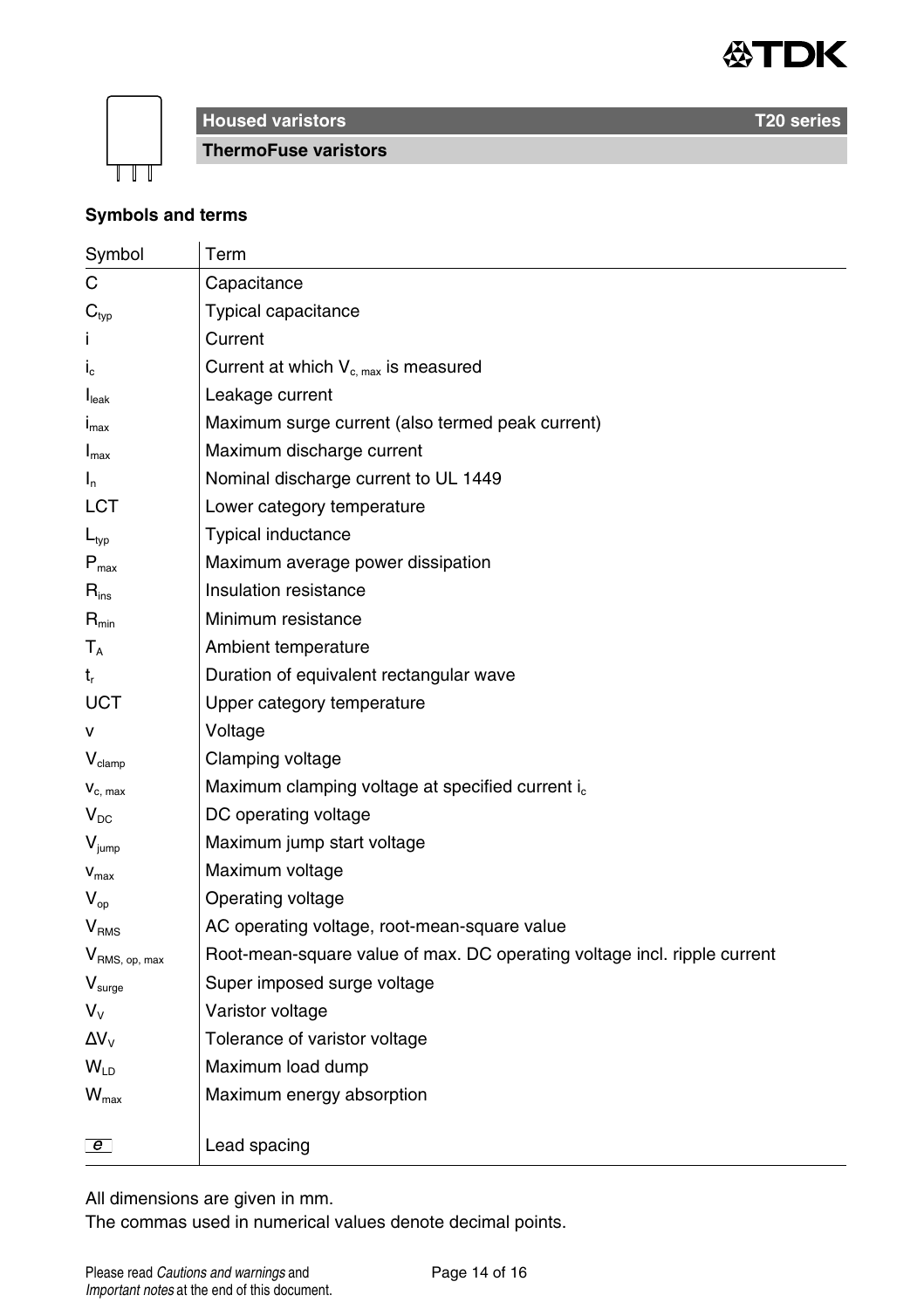

The following applies to all products named in this publication:

- 1. Some parts of this publication contain **statements about the suitability of our products for certain areas of application**. These statements are based on our knowledge of typical requirements that are often placed on our products in the areas of application concerned. We nevertheless expressly point out **that such statements cannot be regarded as binding statements about the suitability of our products for a particular customer application.** As a rule we are either unfamiliar with individual customer applications or less familiar with them than the customers themselves. For these reasons, it is always ultimately incumbent on the customer to check and decide whether a product with the properties described in the product specification is suitable for use in a particular customer application.
- 2. We also point out that **in individual cases, a malfunction of electronic components or failure before the end of their usual service life cannot be completely ruled out in the current state of the art, even if they are operated as specified.** In customer applications requiring a very high level of operational safety and especially in customer applications in which the malfunction or failure of an electronic component could endanger human life or health (e.g. in accident prevention or life-saving systems), it must therefore be ensured by means of suitable design of the customer application or other action taken by the customer (e.g. installation of protective circuitry or redundancy) that no injury or damage is sustained by third parties in the event of malfunction or failure of an electronic component.
- 3. **The warnings, cautions and product-specific notes must be observed.**
- 4. In order to satisfy certain technical requirements, **some of the products described in this publication may contain substances subject to restrictions in certain jurisdictions (e.g. because they are classed as hazardous)**. Useful information on this will be found in our Material Data Sheets on the Internet (www.tdk-electronics.tdk.com/material). Should you have any more detailed questions, please contact our sales offices.
- 5. We constantly strive to improve our products. Consequently, **the products described in this publication may change from time to time**. The same is true of the corresponding product specifications. Please check therefore to what extent product descriptions and specifications contained in this publication are still applicable before or when you place an order.

We also **reserve the right to discontinue production and delivery of products**. Consequently, we cannot guarantee that all products named in this publication will always be available. The aforementioned does not apply in the case of individual agreements deviating from the foregoing for customer-specific products.

- 6. Unless otherwise agreed in individual contracts, **all orders are subject to our General Terms and Conditions of Supply.**
- 7. **Our manufacturing sites serving the automotive business apply the IATF 16949 standard.** The IATF certifications confirm our compliance with requirements regarding the quality management system in the automotive industry. Referring to customer requirements and customer specific requirements ("CSR") TDK always has and will continue to have the policy of respecting individual agreements. Even if IATF 16949 may appear to support the acceptance of unilateral requirements, we hereby like to emphasize that **only requirements mutually agreed upon can and will be implemented in our Quality Management System.** For clarification purposes we like to point out that obligations from IATF 16949 shall only become legally binding if individually agreed upon.